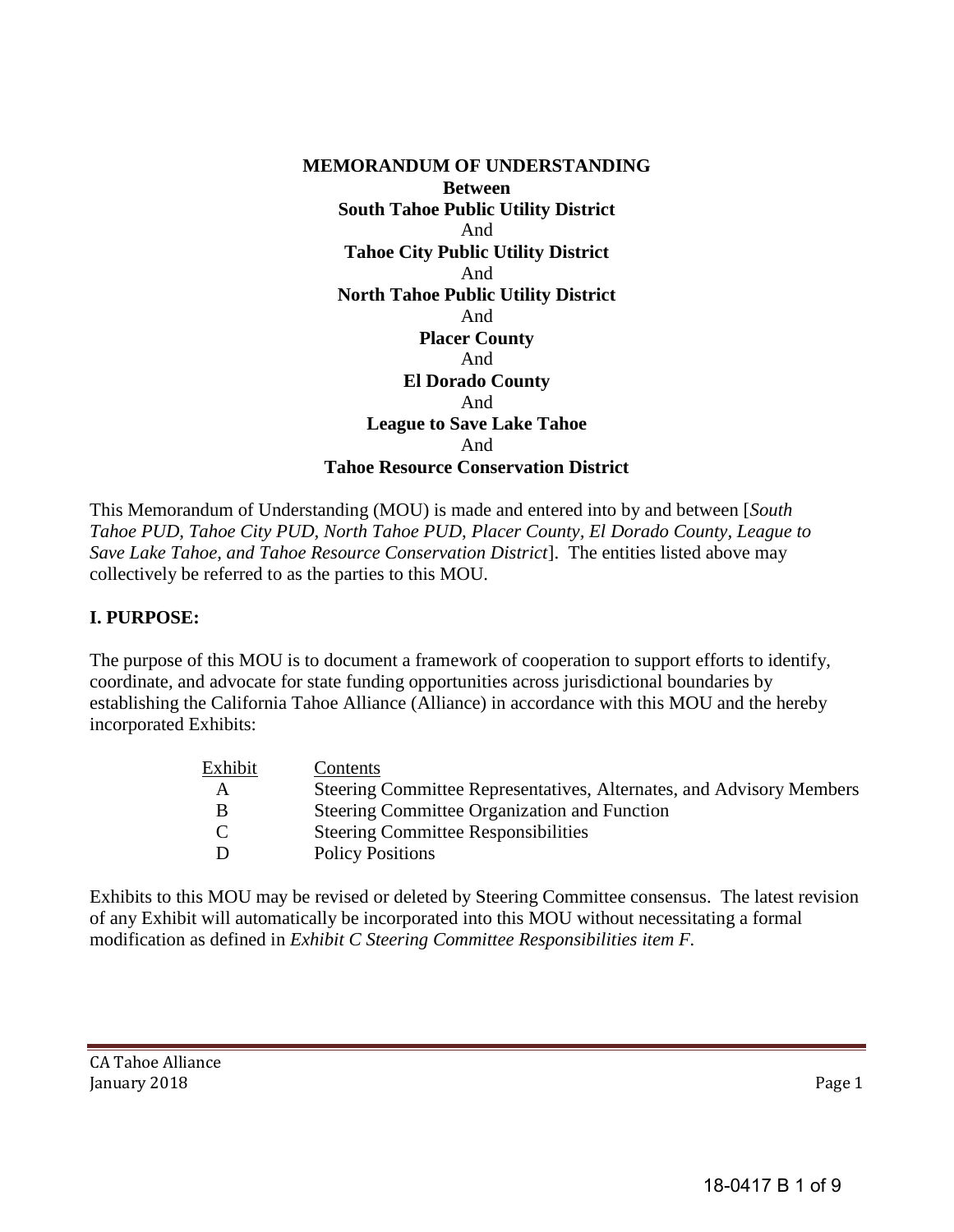## **II. STATEMENT OF MUTUAL BENEFIT AND INTEREST:**

The parties agree that it is to their mutual benefit and interest to encourage coordinated strategies for guidance on state funding legislation and to provide a mechanism to apply for funding that supports a broad range of environmental, restoration, and water quality and supply projects, while also supporting coordinated implementation of the Environmental Improvement Program (EIP). Collectively, these projects and programs are designed to achieve and maintain environmental improvements that protect Tahoe's unique and valued resources.

To meet the mutual benefit and interest of the Alliance, the goals include but are not limited to:

- i. Achieve policy objectives to meet the natural resource funding needs of the Lake Tahoe Basin in current and future California Legislative Sessions
- ii. Maximize Alliance efforts by aligning with and supporting concurrent activities related to funding allocations at the state level
- iii. Utilize existing groups to share information and broaden communication amongst Basin partners. These groups could include but are not limited to: the Tahoe Interagency Executives, Lake Tahoe Partnership, Prosperity Center, and Chamber of Commerce
- iv. Educate Legislators, Legislative staff, and state agency staff about existing conditions and issues facing the Lake Tahoe region
- v. Form a Steering Committee to effectively and efficiently organize Alliance efforts to meet the goals

## **III. EACH PARTY SHALL:**

- A. Agree to establish the Alliance and represent the California side of the Lake Tahoe Basin*.*
- B. Agree to the formation of an Alliance Steering Committee (Steering Committee) to provide expertise and oversight to legislative activities within and for the Alliance. *See Exhibit A, B, and C for a list of Steering Committee Representatives, Organization and Responsibilities.*
- C. Designate a key contact or a representative to serve on the Steering Committee who shall be given authority to vote on Alliance support letters, statements, talking points or other communications that conform with stated Policy Positions. *See Exhibit D.*
- D. Work through their Steering Committee representative to provide necessary information to:
	- Revise or delete the Exhibits to this MOU;
	- Maintain and revise, as necessary, Consultant Scope of Services and Policy Positions; and
	- Provide legislative input through letters, other media, and visits to the State Capitol.
- E. Agree that the Alliance will have goals, objectives, and actions that are aligned with each party. Scope of Services and Policy Positions will describe the goals and objectives for the Alliance and will be guiding documents for the coordinated actions within the Alliance.

California Tahoe Alliance January 2018 Page 2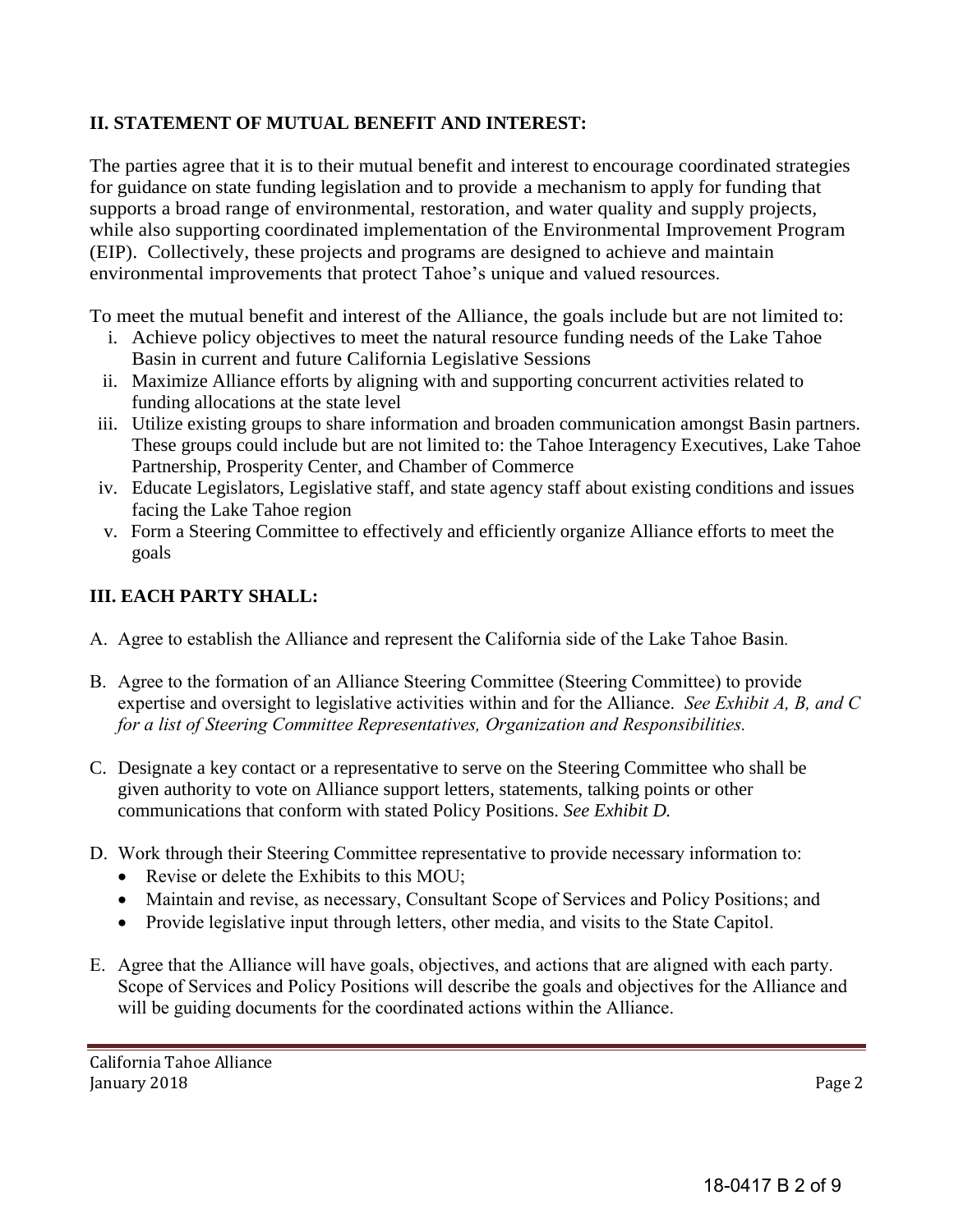- F. Recognize that each party to this MOU retains primary responsibility and management discretion for authority under their jurisdiction.
- G. Agree to coordinate priorities, actions, and resources for mutual strategies to secure funding mechanisms for Lake Tahoe EIP and environmental improvements that protect Tahoe's unique and valued resources.
- H. Promote the funding of projects to improve water supply, water quality, and environmental protection and recommend priorities for statewide funding allocations
- I. Recognize that other entities may assist in endeavors critical to the purposes of this MOU under separate formal arrangements. Such assistance may include but not be limited to: managing funds, writing grant applications, providing consultation, education, and facilitation.
- J. Communicate the best available information to decision makers and stakeholders.

## **IV. IT IS MUTUALLY AGREED AND UNDERSTOOD BY AND BETWEEN THE PARTIES THAT:**

- A. PRINCIPAL CONTACTS. The principal contacts for this MOU are the Steering Committee Representatives and/or key contacts for the parties to this MOU as defined in *Exhibit A*.
- B. PARTICIPATION IN SIMILAR ACTIVITIES. This MOU in no way restricts the parties from participating in similar activities with other public or private agencies, organizations, and individuals.
- C. NON-FUND OBLIGATING DOCUMENT. This MOU is neither a fiscal nor a funds obligation document. Any endeavor or transfer of anything of value involving reimbursement or contribution of funds between the parties to this MOU will be handled in accordance with applicable laws, regulations, and procedures. Such endeavors will be outlined in separate agreements that shall be made in writing by representatives of the parties and shall be independently authorized by appropriate authority. This MOU does not provide such authority.
- D. MODIFICATION. Modifications within the Policy Positions in *Exhibit D* of this MOU shall be made by mutual consent of the parties, by the issuance of a written modification, signed and dated by all parties, prior to any changes being performed.
- E. TERMINATION. Any party, in writing, may terminate their participation in this MOU in whole, or in part, at any time before the date of expiration.
- F. SIGNATORIES. The Alliance agrees to work cooperatively to pursue common funding objectives and seeks to represent each signatory equally and appropriately. In the interest of efficiency, this MOU will be distributed electronically for signature. Signatory officials may initially respond with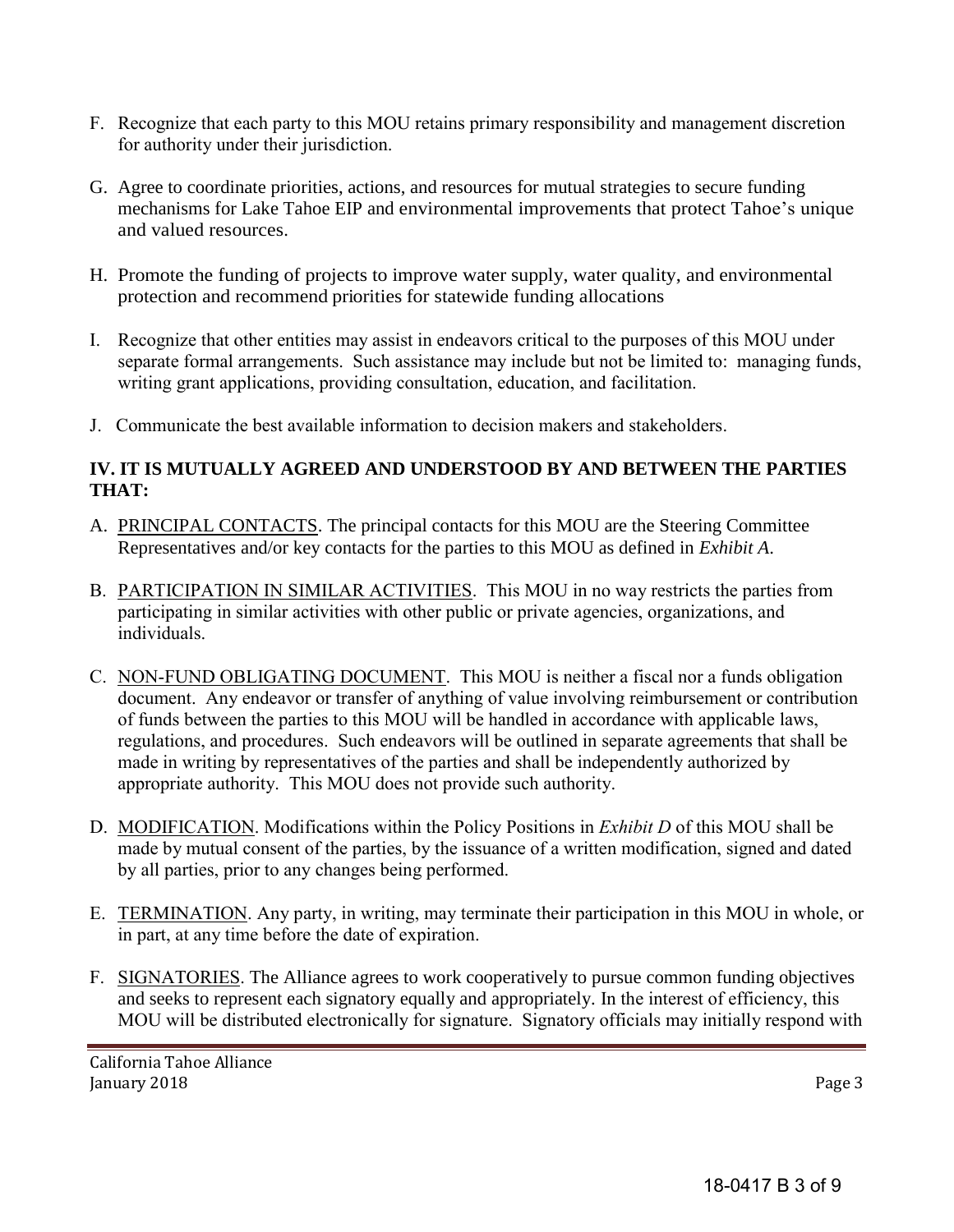their electronic signature to the email address listed below, followed by mailing their original hard copy signature to:

> Kim Boyd, Senior Management Analyst Tahoe City Public Utility District P.O. Box 5249 Tahoe City, CA 96145 [kboyd@tcpud.org](mailto:kboyd@tcpud.org)

This MOU may be executed by submittal of individual signature pages that when combined, shall constitute a single instrument. Future signatories to this MOU are welcome, and the signatories represent that they have the authority to bind their respective agency to this MOU. Once fully executed, an electronic copy of this MOU will be distributed to all signatory officials.

G. COMMENCEMENT/EXPIRATION DATE. This MOU is executed as of the date of the last signature and is effective through December 31, 2022 at which time it will expire.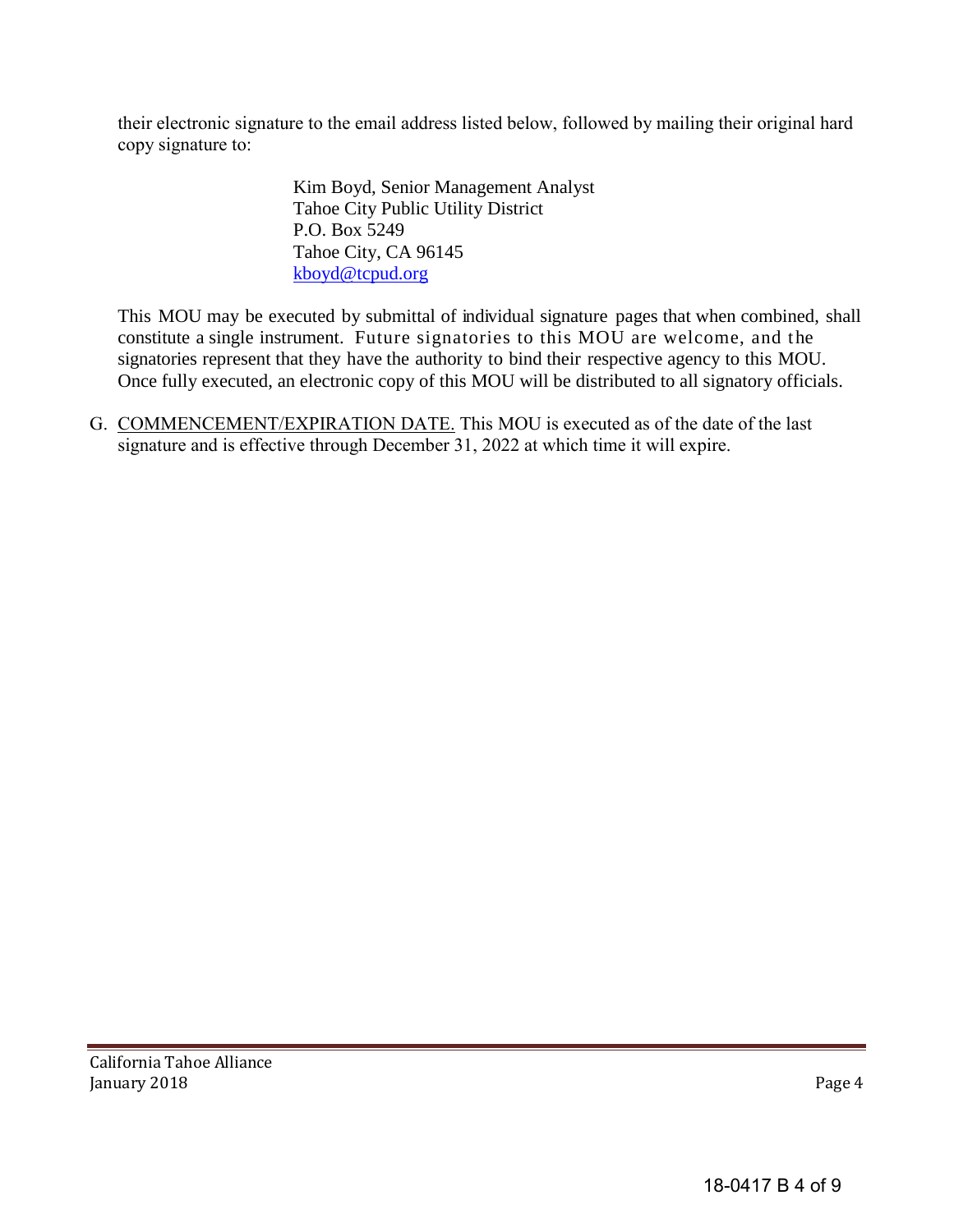In witness whereof, the parties hereto have executed this MOU as of the last date written below: The signatories to this MOU represent a spectrum of public agencies, special districts, and nonprofit organizations throughout the California side of the Tahoe Basin.

| NAME, TITLE                                 | <b>DATE</b> |
|---------------------------------------------|-------------|
| South Tahoe Public Utility District         |             |
|                                             |             |
|                                             |             |
|                                             |             |
|                                             |             |
| NAME, TITLE                                 | <b>DATE</b> |
| Tahoe City Public Utility District          |             |
|                                             |             |
|                                             |             |
|                                             |             |
|                                             |             |
| NAME, TITLE                                 | <b>DATE</b> |
| North Tahoe Public Utility District         |             |
|                                             |             |
|                                             |             |
|                                             |             |
| NAME, TITLE                                 | <b>DATE</b> |
| League to Save Lake Tahoe                   |             |
|                                             |             |
|                                             |             |
|                                             |             |
|                                             |             |
| NAME, TITLE                                 | <b>DATE</b> |
| <b>Placer County</b>                        |             |
|                                             |             |
|                                             |             |
|                                             |             |
| NAME, TITLE                                 | <b>DATE</b> |
|                                             |             |
| El Dorado County                            |             |
|                                             |             |
|                                             |             |
|                                             |             |
| NAME, TITLE                                 | <b>DATE</b> |
| <b>Tahoe Resource Conservation District</b> |             |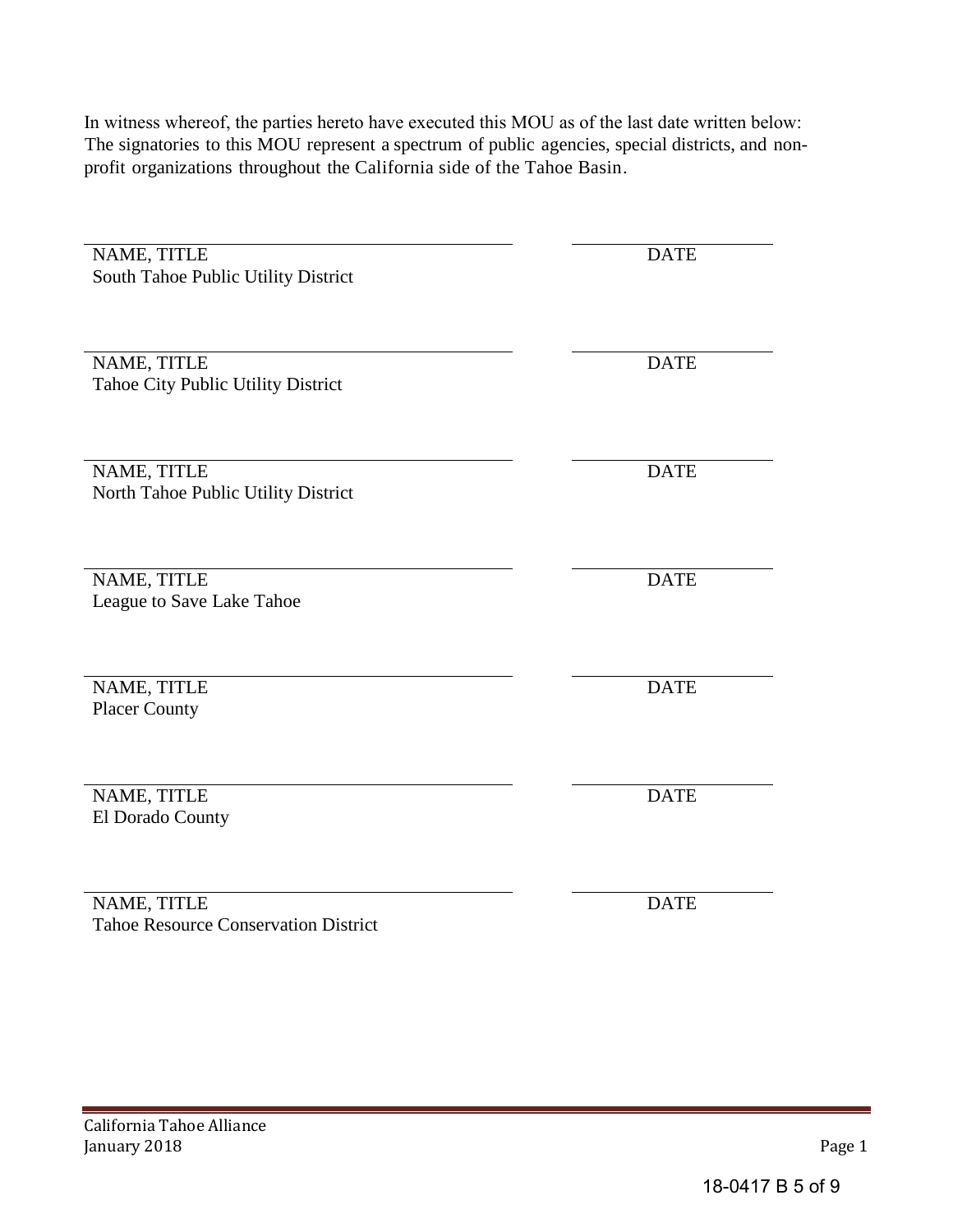#### **EXHIBIT A**

#### **STEERING COMMITTEE REPRESENTATIVES Parties to the MOU**

Darcie Collins, Executive Director League to Save Lake Tahoe 530-541-5388 darcie@keeptahoeblue.org

Shannon Cotulla, Assistant General Manager South Tahoe Public Utility District 530-543-6206 scotulla@stpud.dst.ca.us

Kim Boyd, Senior Management Analyst Tahoe City Public Utility District 530-580-6286 kboyd@tcpud.org

Brendan Ferry, Principal Planner El Dorado County 530-573-7905 Brendan.ferry@edcgov.us

Nicole Cartwright, Executive Director Tahoe Resource Conservation District 530-543-1501 ncartwright@tahoercd.org

Erin Casey, Senior Management Analyst Placer County 530-546-1944 ecasey@placer.ca.gov

### **STEERING COMMITTEE ALTERNATES**

Sean Barclay, General Manager Tahoe City Public Utility District 530-580-6051 sbarclay@tcpud.org

Duane Whitelaw, General Manager North Tahoe Public Utility District 530-546-4212 dwhitelaw@ntpud.org

#### **ADVISORY MEMBERS**

Julie Regan, Chief External Affairs/Deputy **Director** Tahoe Regional Planning Agency 775-589-5237 jregan@trpa.org

Patrick Wright, Executive Director California Tahoe Conservancy 530-543-6002 Patrick.wright@tahoe.ca.gov

 Amy Berry, CEO Tahoe Fund 775-338-1668 aberry@tahoefund.org

18-0417 B 6 of 9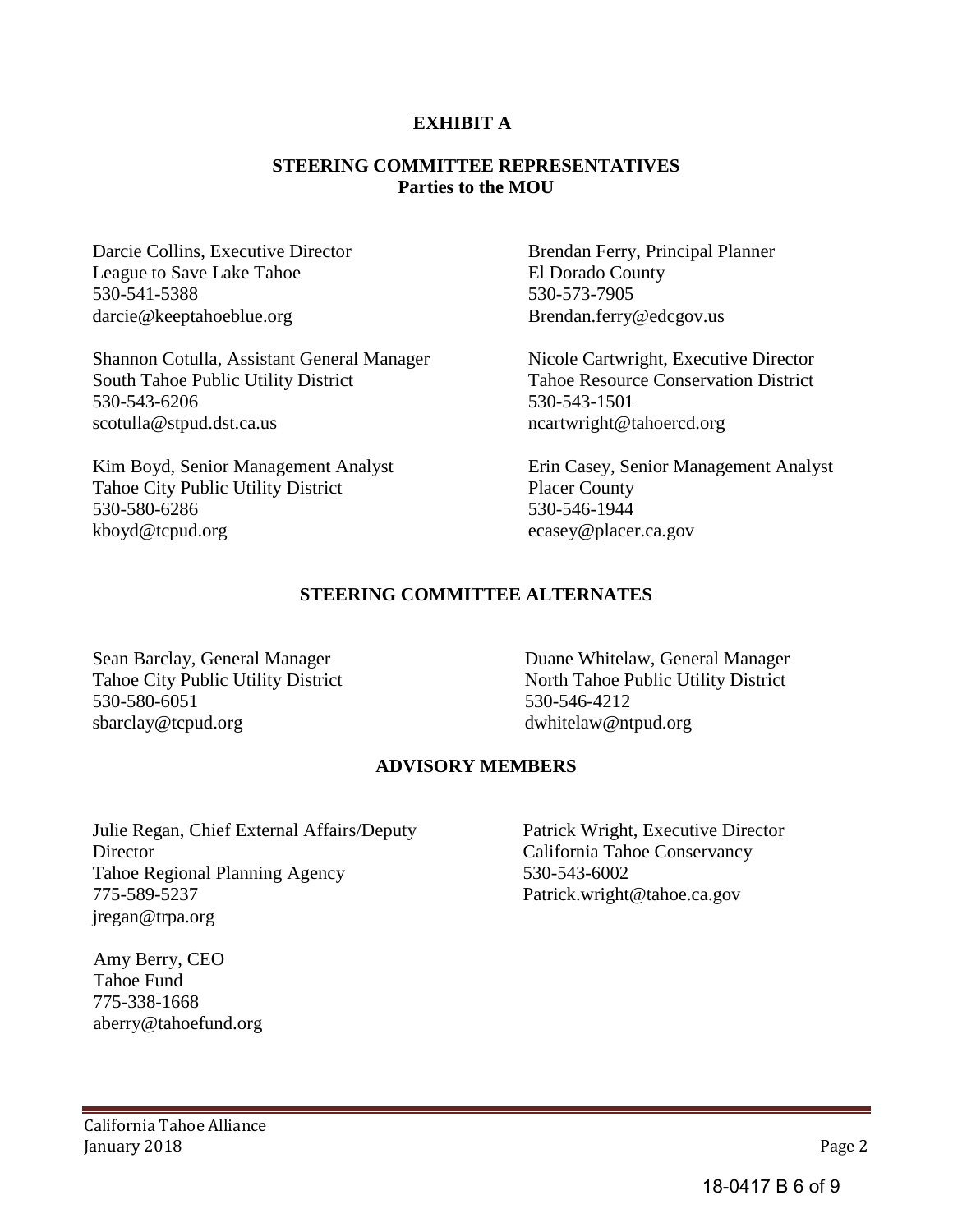# **EXHIBIT B**

### **STEERING COMMITTEE ORGANIZATION and FUNCTION**

The Steering Committee will:

- A. Initially be comprised of an authorized representative from each of the parties to this MOU.
- B. Make themselves available at mutually agreeable times for continuing consultation to discuss the conditions covered by this MOU. Representatives will participate in monthly meetings. Such meetings shall generally be held on the first and third Wednesday of each month to coordinate activities.
- C. Share pertinent information, encourage and promote cooperation, and keep communication open and frequent so all representatives are informed on the status of the issues that may affect working relationships.
- D. Be responsible for certain decisions such those actions related to legislative support. A decisionmaking process will encourage early articulation of concerns, which maximizes the chance of understanding and accommodating the views of all parties. There must be a quorum of 50 percent plus one Steering Committee member attendance for this decision-making process to be valid, and must occur at least 72 hrs by phone or email in advance of any action. Any action required or permitted by this document or otherwise to be taken at a meeting of the members or the Steering Committee, may be taken without a meeting if consent in writing setting forth the action taken is signed or confirmed by email by consensus.
- E. Operate by consensus with a commitment to cooperation across jurisdictional boundaries. Consensus process will follow a 'majority rules', where a ¾ majority threshold shall be met at the Steering Committee level. Vote is either objection or no objection. Email voting shall be allowed; email votes cast in advance of a meeting shall count toward the quorum. Organizations may choose to op-out of a vote; in this situation, they will not be included in the final vote.
- F. After the Steering Committee has agreed to take a position on a legislative, budget, or agency action, the final signed letter will be sent to the entire Alliance membership in order to ensure all members are aware of Alliance positions.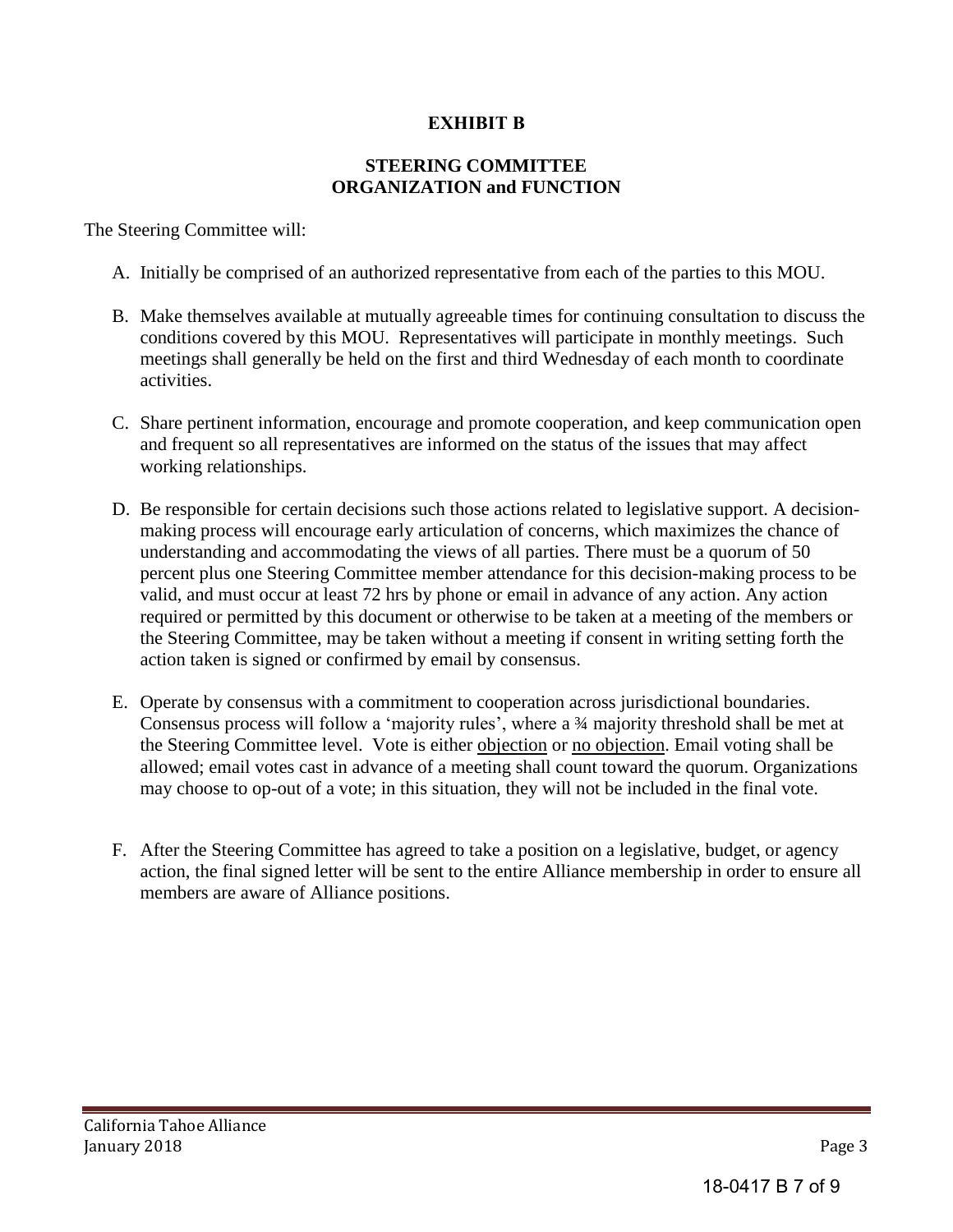# **EXHIBIT C**

### **STEERING COMMITTEE RESPONSIBILITIES**

The Steering Committee will conduct activities including but not limited to:

- A. Establish and define the Alliance area boundary.
- B. Convene meetings as necessary.
- C. Develop a strategy and provide recommendations to the parties of this MOU for potential modifications to this strategy.
- D. Develop public relations with and educate State legislators and their staff on issues relevant to resource protection in Lake Tahoe.
- E. Actively seek cooperators and alternate funding sources critical to the success of Alliance efforts.
- F. Review and update Exhibits to this MOU as needed, or at least annually.
- G. Approve Alliance positions on legislative, budget, and agency actions, consistent with the priorities outlined in this MOU.